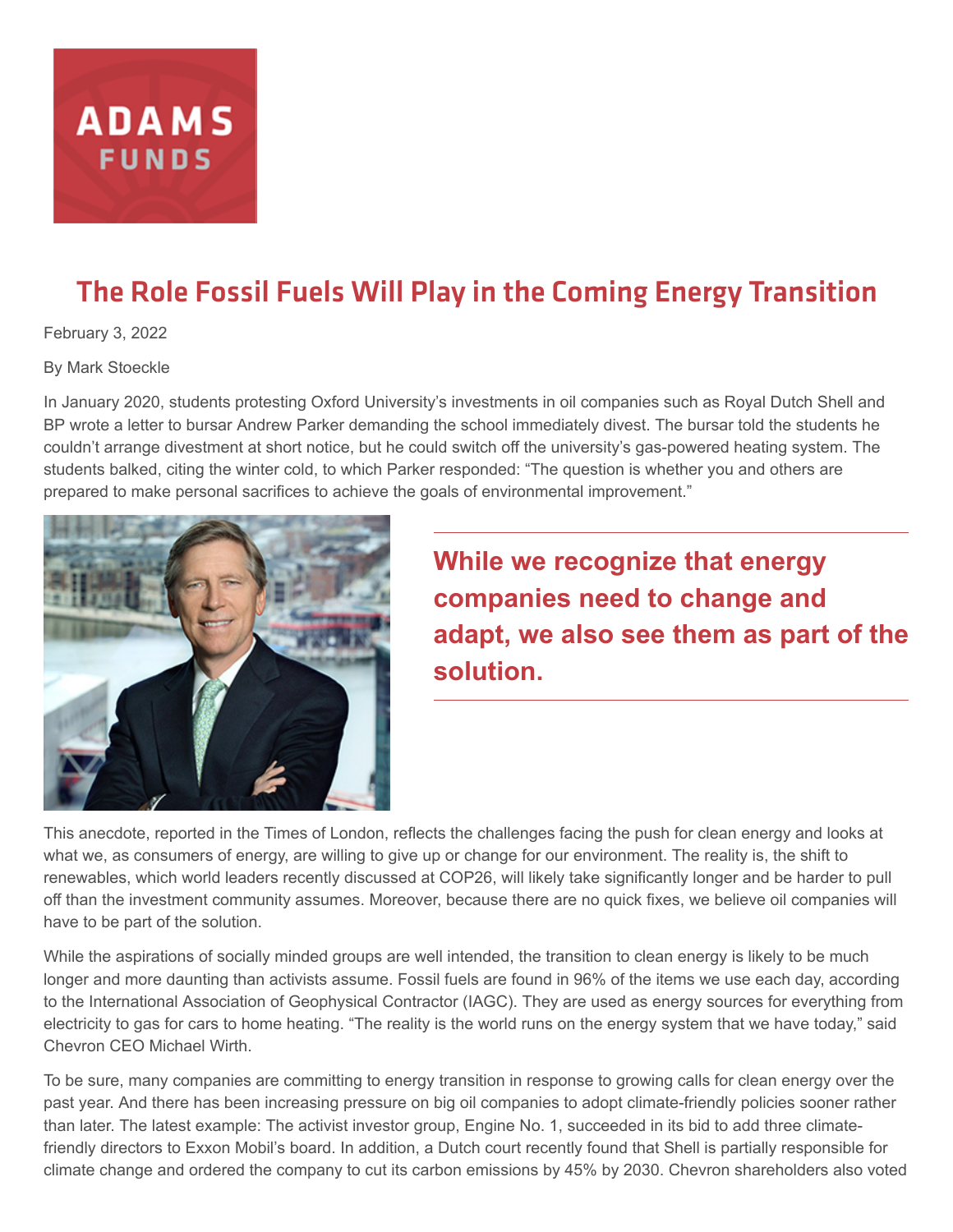for a proposal that could lead to lower emissions. Like it or not, changes are coming for energy companies as growing pressure mounts from financial markets and politicians to accelerate the move away from hydrocarbons. While we recognize energy companies need to change and adapt, we also see them as part of the solution.

# **Why reducing energy dependence won't be so simple**

There is no doubt the oil industry is in transition as we try to move away from the world's dependence on fossil fuels amid growing concerns about environmental damage. But the transition will not be easy or fast. According to the International Energy Agency (IEA), more than 80% of global energy demand is currently met by fossil fuels such as coal, oil, and natural gas.

The IEA studied what it would take to reduce carbon emission to net zero by 2050. To do this, the IEA believes that green hydrogen would be needed along with solar and wind energy for the world to reach its goal. Governments around the world have committed to shifting toward cleaner and renewable energy sources, which will require investments in the trillions. This has led to rapid growth in renewable energy, but it will take many years, if not decades, to scale to a point that we rely significantly less on oil. Another difficulty globally is that both China and India are much more impactful on the environment than the U.S. Both continue to build coal plants and do not look to be embracing climate change.

There are also many challenges with migrating from a fuel-intensive to a materials-intensive energy system. For example, offshore wind plants require roughly 12 times more mineral resources than gas plants of equivalent energy output, according to the IEA. A typical electric car uses six times the mineral inputs of a conventional car. Electric car makers would actually require at least 30 times more lithium, nickel, and other key minerals by 2040 than they currently use to meet global climate targets.



These efforts will require a massive increase in production of key minerals, which are likely to lead to an assortment of issues of their own. For instance, increased mining efforts for these raw materials will inevitably lead to questions about the negative environmental and social impact of such operations. Take copper. As mining operations have matured over the past 15 years, the average quality of copper ore mined in Chile has degraded by 30%, according to the IEA. This means mining operations in Chile now require more energy, produce more greenhouse gasses, and create higher mining waste to generate the same amount of high-quality copper. All of this leads to higher production costs as well as more damage to the environment.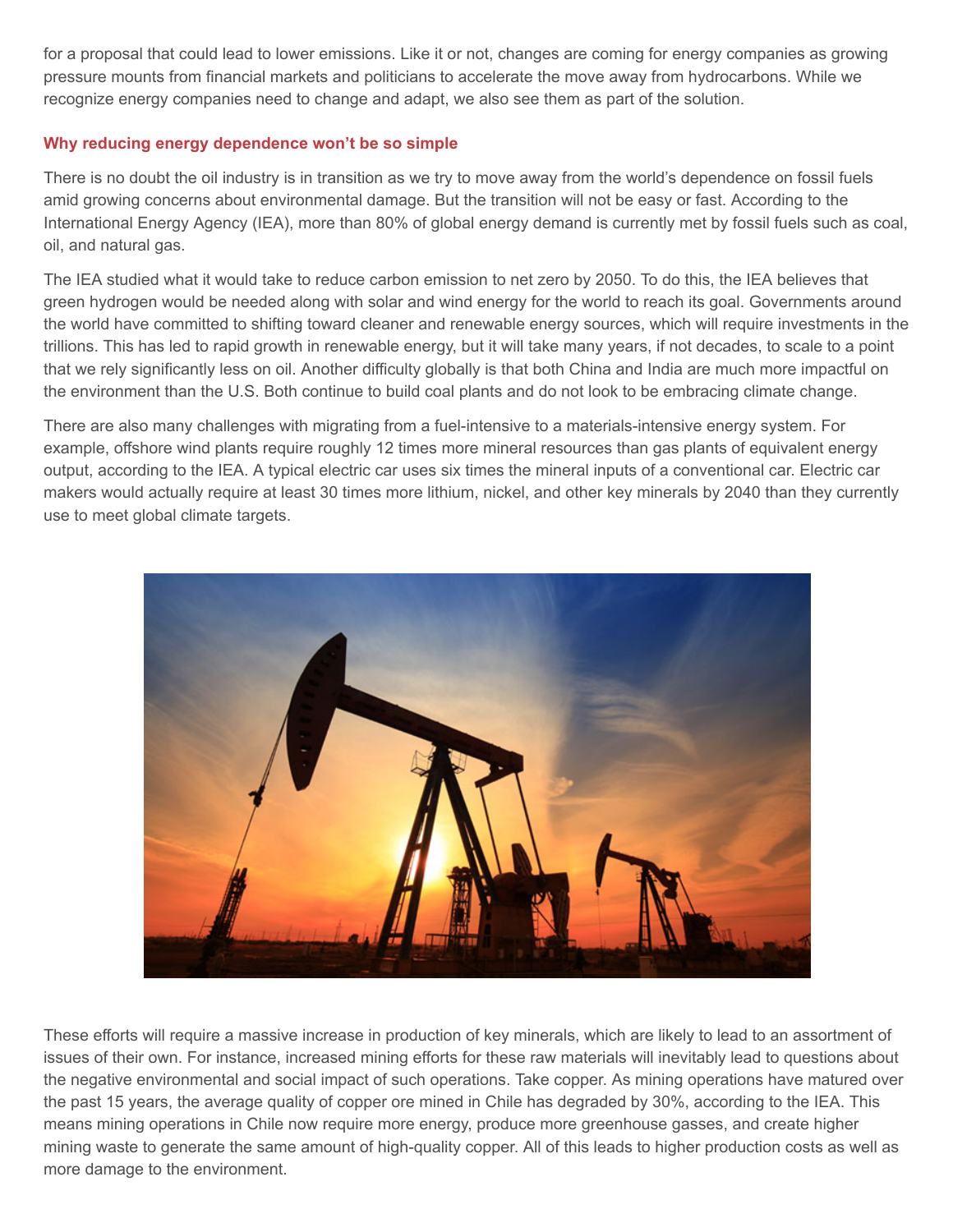This can lead to significant cost inflation and supply issues, reducing the returns on these projects and increasing energy transition risks. Over the past decade, for example, technological advances and higher production volume have reduced the cost of producing lithium-ion batteries by 90%. However, raw materials now account for 50-70% of total battery costs, according to the IEA. If lithium or nickel prices were to double, it would offset any further cost savings induced by higher volume.

Decarbonizing the economy will require two big steps. The first is to transition electricity generation from oil/gas/coal to renewables. Reducing our reliance on fossil fuels as a source of electricity has begun with the growth in solar and wind options. The second part is to decarbonize transportation, which includes cars, trucks, aviation, and shipping and accounts for over 80% of oil consumption. This is a much larger obstacle. While cars have begun to move away from combustion engines driven by advancements in technology for electric vehicles, the transition for other types of transportation, such as aviation and maritime, will require international cooperation, government support, and significant incentives as well as advances in technology.

# **While "big oil" can be blamed for climate change, today these companies are working to be part of the solution.**

## **Difficulty scaling wind and solar**

Solar and wind are the leading renewable options available today. One of the challenges with renewable energy is that it requires massive amounts of land to produce relatively small amounts of energy. According to the Nature Conservancy, it takes 30 times the land for windmills to generate as much electricity as a nuclear power plant.

Solar generation has grown to 4.5% of the nation's electricity supply, up from 0.1% in 2010. But solar power is running into its own issues. While everyone likes the idea of solar panels, no one wants them in their neighborhood or on public land. Activists, who support renewable energy, also argue that it threatens wildlife and recreational destinations. In addition to having difficulties acquiring land to build these projects on, finding places to transmit it to residential areas have also been challenging. Many people oppose having high voltage transmission lines running through residential areas.

There is also the issue of storage for solar and wind energy, the inability to ramp up capacity when demand rises, and the fact that solar and wind projects generate electricity only when the sun is shining, and the wind is blowing. This issue has been on display in the UK as the lack of wind has severely hampered the availability. Even with the projected growth of renewables, they are still expected to account for less than 15% of the nation's energy supplies by 2050, with fossil fuels making up 78%, according to the Energy Information Administration.

### **So where does that leave us?**

European oil giants are well ahead of U.S.-based companies in terms of investing in renewable energy. BP and Shell have begun selling higher carbon-emitting fossil fuel assets and investing these dollars into renewable energy to help speed the transition. BP's CEO laid out plans to transform BP into a net-zero carbon-emissions company by 2050 or sooner. This plan will likely include investments in alternative fuel technology, as well as emissions-offsetting technology in the form of carbon capture and storage.

Exxon recently formed a new business unit to invest in lower-emission energy technologies. According to a recent article in the Wall Street Journal, "Exxon could achieve a net-zero target over the next 30 years without exiting oil and gas production if it deploys large-scale carbon capture and storage projects." However, these projects would need government support and subsidies to be viable. Interestingly, the five largest oil companies in the world, Exxon, Chevron, BP, Shell, and Total will spend over \$120 billion on investments in energy transition over the next five years. This data point is not known to many people, which means the companies aren't doing a good job explaining the investments in clean energy they are making.